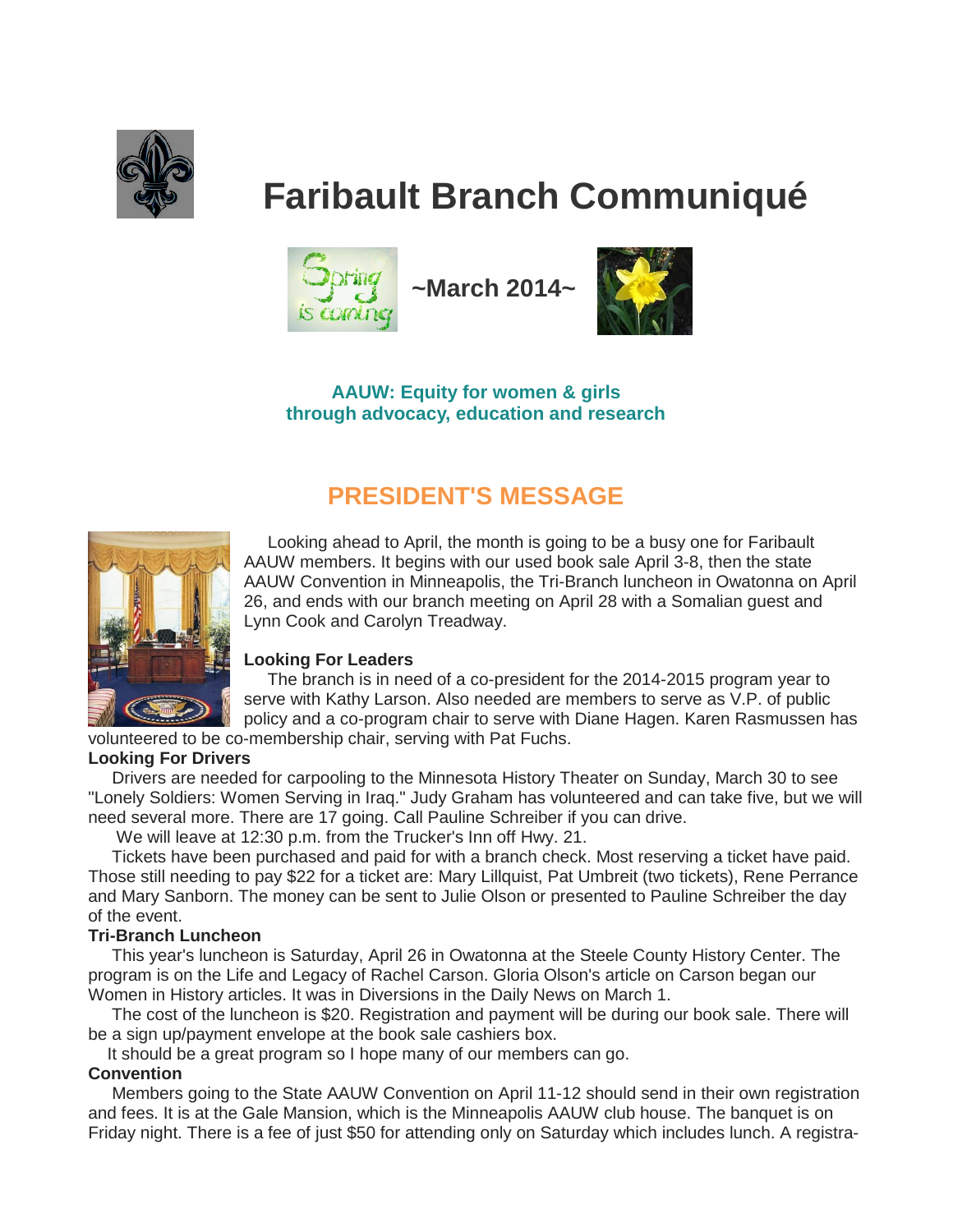tion form is in the recent Pine. Any questions, contact Pauline Schreiber. **Book Sale**

 If you haven't signed up to help sort books March 31 to April 2, and work a shift at the sale April 3- 8, please do so by contacting Dorothy Joy. Please be generous with your time. It is appreciated. Pauline Schreiber, Co-Chair

## MARCH PROGRAM



On March 30 we will be visiting the Minnesota History Theatre in order to experience the production of **"The Lonely Soldier; Women Serving in Iraq" Everyone** is welcome to attend. We will gather at the Trucker's Inn parking lot at 12:30 pm so that we can carpool to the play. See the President's report for details.

## **SECRETARY'S REPORT**



## **FARIBAULT AAUW BRANCH MEETING FEBRUARY 24, 2014**

The February branch meeting was called to order by our president, Pauline Schreiber, at 6:30 p.m., at Rice County District One Hospital. Pauline shared that Kathy Kasten has updated our by-laws to coincide

with state by-laws, as mandated by the state AAUW. The main change was to allow copresidents.

We will not have a March branch meeting. Instead we will be attending a play at the Minnesota History Theatre, "Lonely Soldiers / Women of Iraq". Members may sign up for the event at tonight's meeting. Cost is \$22 / attendee. If unable to pay tonight, please send a check to Julie Olson, treasurer. We will be carpooling.

Mary Osborne is our newest member. We welcome her!

A sign-up sheet for working our annual book sale was distributed tonight. Please sign up for at least two to three slots. Dorothy Joy is doing the scheduling again. If you were unable to sign up tonight, please contact Dorothy. If you are a new member please supply Dorothy with your phone number. If unable to work the time scheduled please arrange for a substitute, if at all possible, especially if the change is within the last two weeks before the sale. Set-up for the sale will likely begin on Sunday, March 31st. Emily Nesvold will be sending an alert in the next newsletter and a final alert just before the sale. Advertising flyers were distributed for members to post in the community. Kathy Larson has researched purchasing twelve signs from Brush Works. It will cost approximately \$200. These signs can also be used for other branch events, such as the breakfast fundraiser. Diane Hagen made a motion that we purchase the signs, with Mae Bottke seconding the motion. The motion carried. Kathy is also making sandwich boards to be placed by the mall on the days of the sale.

The state convention will be held April 11th and 12th. The cost for the full conference is \$75; \$50 for Saturday only. Go to the state website for registration forms. The board made a recommendation that the following go as our delegates: Pauline Schreiber and Kathy Larson, co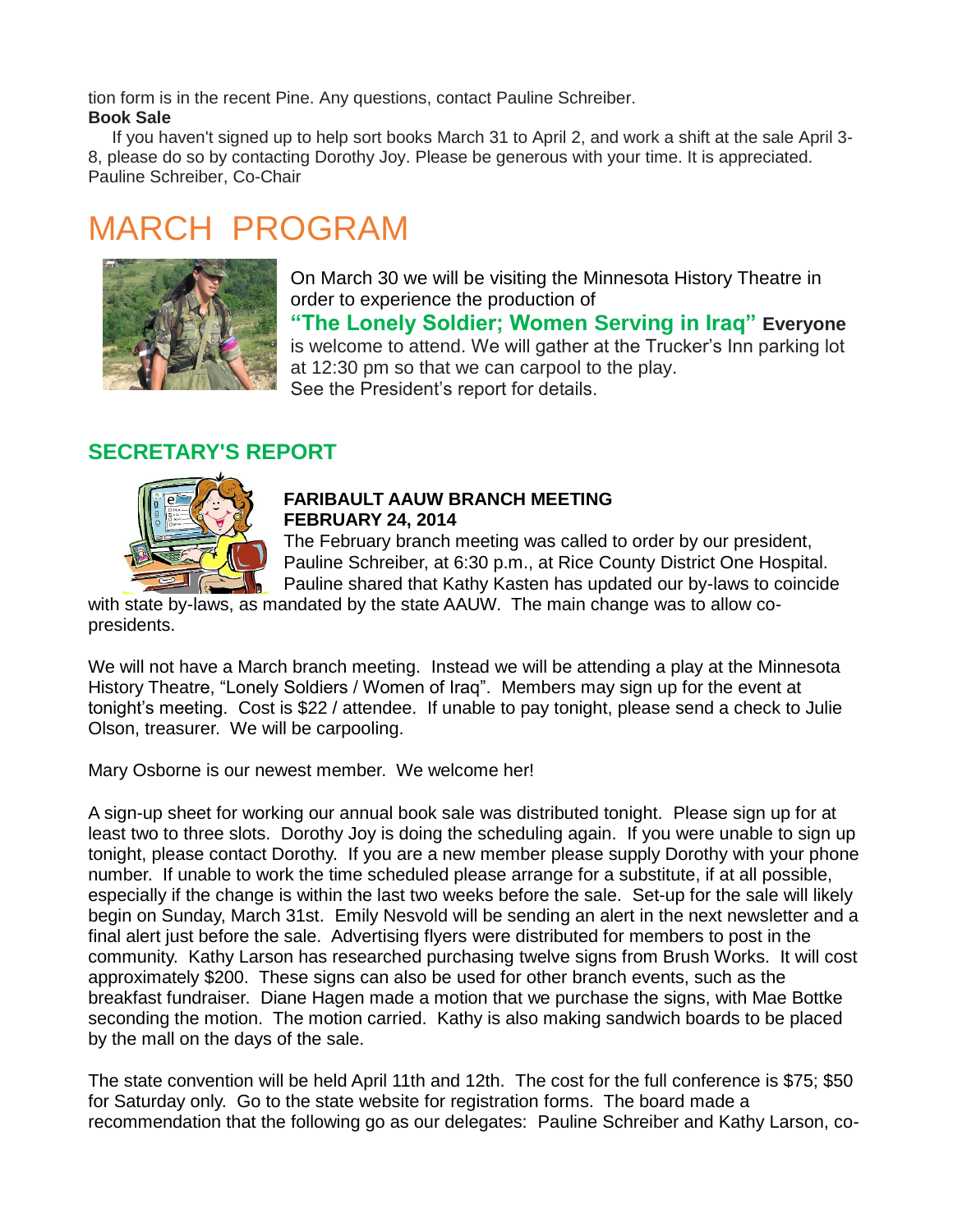presidents, Pat Rice, Funds Chair, and Emily Nesvold, newsletter editor. The following would be alternate delegates: Diane Hagen, Mary Lillquist, and Liz Hartman. Diane moved that the board's recommendation be accepted. Kathy Larson seconded the motion. The motion passed.

Mae Bottke thanked all of us for our special tribute to her at our December Christmas party. She shared a picture of her great grandbabies, twin girls. The twins are the granddaughters of our newest member, Mary Osborne. Congratulations!

Kathy Kasten stated that our Women in History articles will be printed in the Daily News on Tuesdays in March and the first Tuesday in April.

The meeting was adjourned.

Program: Liz Strohfus, World War II WASP pilot. (A wonderful program!)

Social hour hosts: Mae Bottke and Kathy Larson

Submitted by: Gloria Carter, secretary

\* \* \* \* \* \* \* \*

## **TREASURER'S REPORT**

Here is where we stand at the beginning of March: Savings \$4,497.89; Checking \$371.52.

Julie Olson, Treasurer

#### \* \* \* \* \* \* \* \* \* \*

### **MEMBERSHIP**

We wish to extend a warm welcome to our newest AAUW member, Mary Osborne. A special thank you to May Bottke for recruiting her.

The following is information about Mary that can be added to your program book:

Mary Osborne [507-330-1992](tel:507-330-1992) 3014 Cypress Drive Faribault, MN 55021 Elem. Ed., Southwest Minnesota University [m.osborne@charter.net](mailto:m.osborne@charter.net)

 If anyone is aware of someone that is interested in becoming an AAUW member, please contact us and we will be happy to send that person a brochure and an application.

Pat Fuchs and Mary Lillquist, membership vice-presidents

**BOOK CLUB NEWS** Seven members attended the February 18 book discussion at Perkins Restaurant to share their thoughts on *Major Pettigrew's Last Stand*. Opinions varied from "OK" to "Liked it a lot." Those who liked it a lot especially enjoyed the British humor!